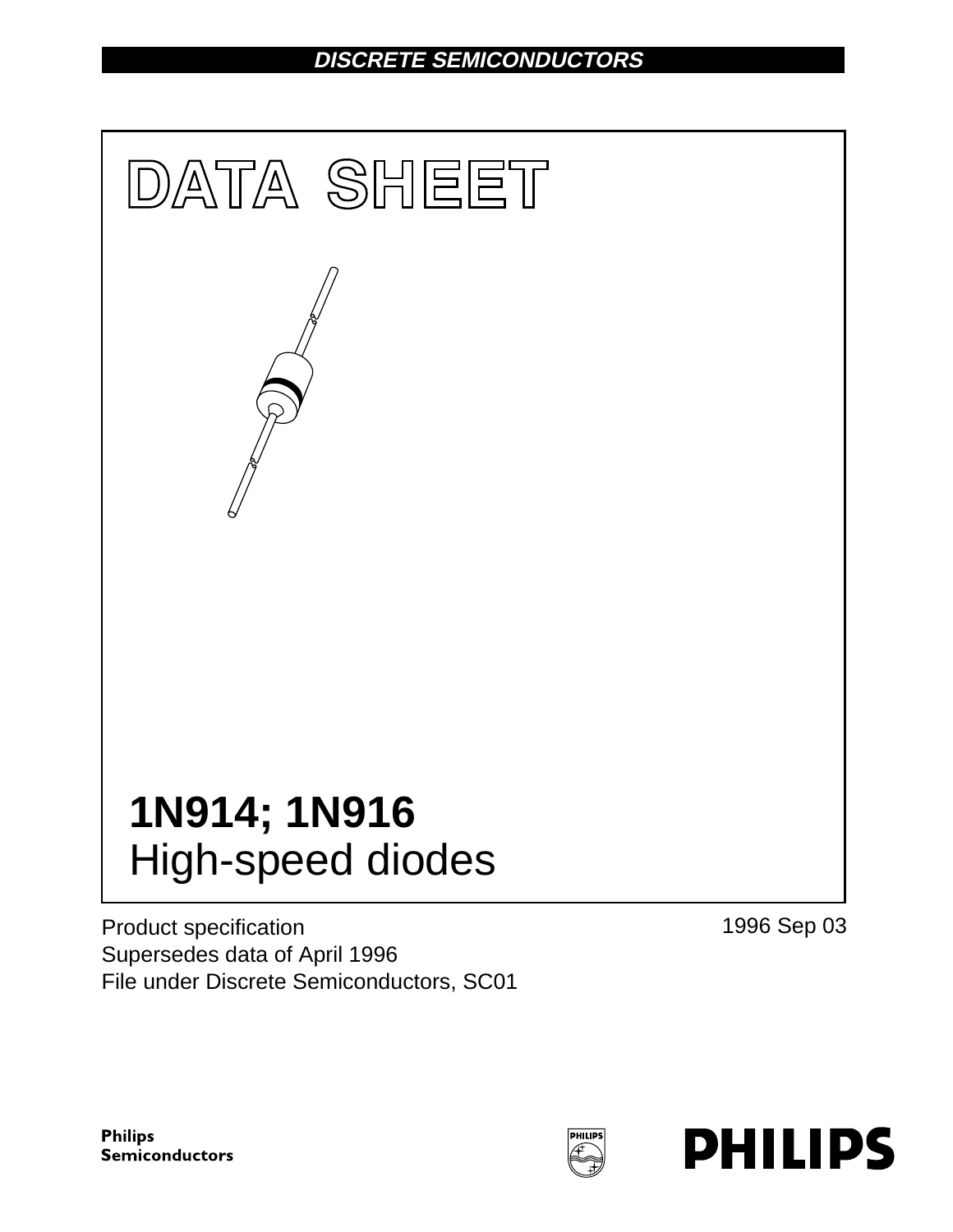## **FEATURES**

- Hermetically sealed leaded glass SOD27 (DO-35) package
- High switching speed: max. 4 ns
- Continuous reverse voltage: max. 75 V
- Repetitive peak reverse voltage: max. 100 V
- Repetitive peak forward current: max. 225 mA.

### **APPLICATIONS**

• High-speed switching.

### **LIMITING VALUES**

In accordance with the Absolute Maximum Rating System (IEC 134).

| <b>SYMBOL</b>    | <b>PARAMETER</b>                    | <b>CONDITIONS</b>                                       | MIN.  | MAX.   | <b>UNIT</b> |
|------------------|-------------------------------------|---------------------------------------------------------|-------|--------|-------------|
| <b>VRRM</b>      | repetitive peak reverse voltage     |                                                         |       | 100    | $\vee$      |
| $V_R$            | continuous reverse voltage          |                                                         |       | 75     | $\vee$      |
| ΙF               | continuous forward current          | see Fig.2; note 1                                       |       | 75     | mA          |
| <b>IFRM</b>      | repetitive peak forward current     |                                                         |       | 225    | mA          |
| <b>IFSM</b>      | non-repetitive peak forward current | square wave; $T_i = 25$ °C prior to<br>surge; see Fig.4 |       |        |             |
|                  |                                     | $t = 1 \mu s$                                           |       | 4      | A           |
|                  |                                     | $t = 1$ ms                                              |       |        | A           |
|                  |                                     | $t = 1$ s                                               |       | 0.5    | A           |
| $P_{\text{tot}}$ | total power dissipation             | $T_{amb}$ = 25 °C; note 1                               |       | 250    | mW          |
| $T_{\text{stg}}$ | storage temperature                 |                                                         | $-65$ | $+200$ | $^{\circ}C$ |
| T,               | junction temperature                |                                                         |       | 175    | $^{\circ}C$ |

### **Note**

1. Device mounted on an FR4 printed circuit-board; lead length 10 mm.



### **DESCRIPTION**

| The 1N914; 1N916 are high-speed switching diodes fabricated in planar   |
|-------------------------------------------------------------------------|
| tecshnology, and encapsulated in hermetically sealed leaded glass SOD27 |
| (DO-35) packages. s                                                     |

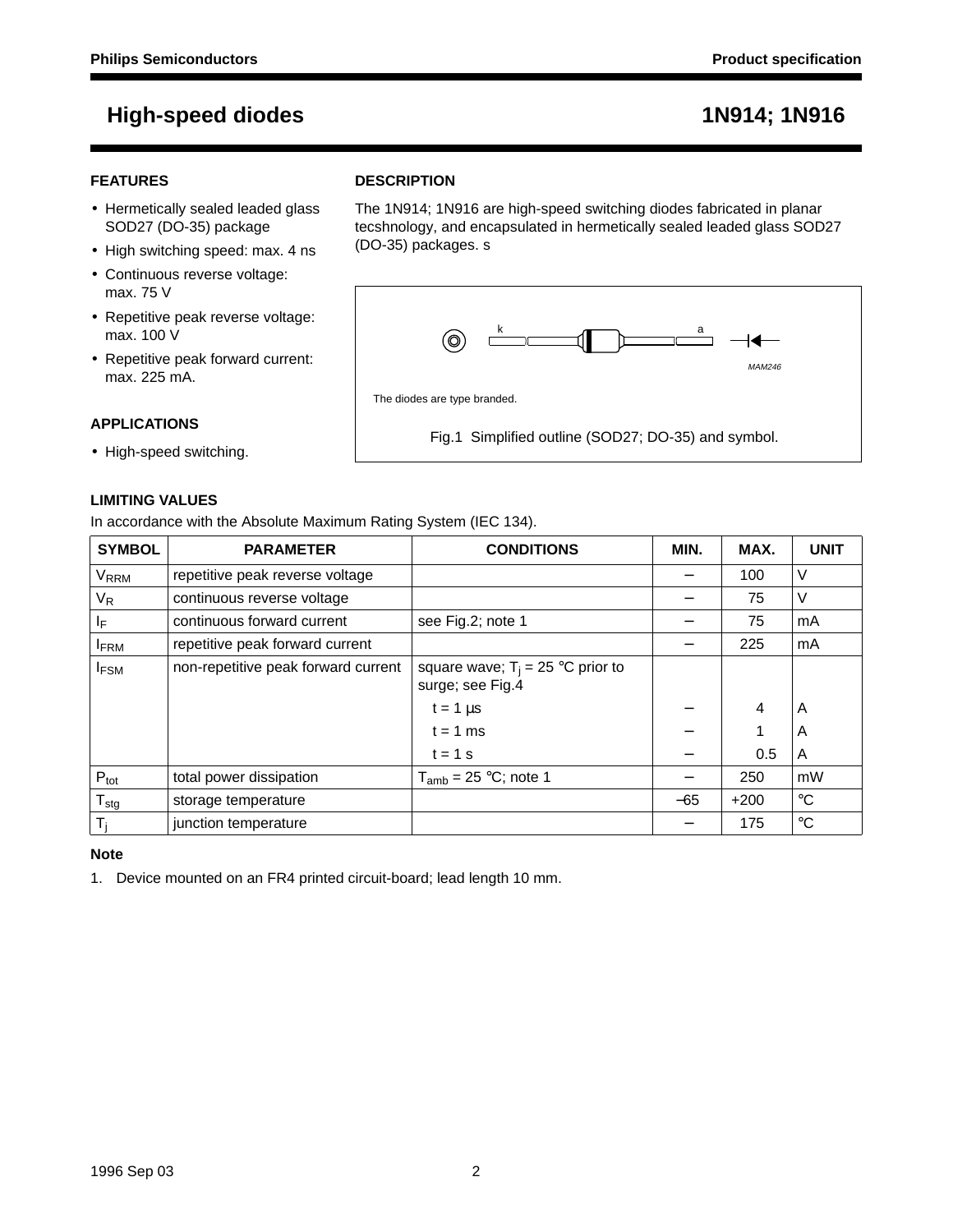## **ELECTRICAL CHARACTERISTICS**

 $T_j = 25 \text{ °C}$ ; unless otherwise specified.

| <b>SYMBOL</b>   | <b>PARAMETER</b>         | <b>CONDITIONS</b>                                                                                                            | MIN. | MAX. | <b>UNIT</b> |
|-----------------|--------------------------|------------------------------------------------------------------------------------------------------------------------------|------|------|-------------|
| $V_F$           | forward voltage          | $I_F = 10$ mA; see Fig.3                                                                                                     |      | 1000 | mV          |
| $I_R$           | reverse current          | see Fig.5                                                                                                                    |      |      |             |
|                 |                          | $V_R = 20 V$                                                                                                                 |      | 25   | nA          |
|                 |                          | $V_R = 75 V$                                                                                                                 |      | 5    | μA          |
|                 |                          | $V_R = 20 V; T_i = 150 °C$                                                                                                   |      | 50   | μA          |
| $C_{d}$         | diode capacitance        | f = 1 MHz; $V_R$ = 0; see Fig.6                                                                                              |      |      |             |
|                 | 1N914                    |                                                                                                                              |      | 4    | рF          |
|                 | 1N916                    |                                                                                                                              |      | 2    | рF          |
| $t_{rr}$        | reverse recovery time    | when switched from $I_F = 10$ mA to                                                                                          |      |      |             |
|                 | 1N914                    | $I_R = 10$ mA; $R_L = 100 \Omega$ ;<br>measured at $I_R = 1$ mA; see Fig.7                                                   |      | 8    | ns          |
|                 | reverse recovery time    | when switched from $I_F = 10$ mA to<br>$I_R$ = 60 mA; R <sub>1</sub> = 100 $\Omega$ ;<br>measured at $I_R = 1$ mA; see Fig.7 |      | 4    | ns          |
| $V_{\text{fr}}$ | forward recovery voltage | when switched from $I_F = 50$ mA;<br>$t_r = 20$ ns; see Fig.8                                                                |      | 2.5  | V           |

## **THERMAL CHARACTERISTICS**

| <b>SYMBOL</b>  | <b>PARAMETER</b>                              | <b>CONDITIONS</b>         | <b>VALUE</b> | <b>UNIT</b> |
|----------------|-----------------------------------------------|---------------------------|--------------|-------------|
| $R_{th\ j-tp}$ | thermal resistance from junction to tie-point | l lead length 10 mm       | 240          | K/W         |
| $R_{th j-a}$   | I thermal resistance from junction to ambient | lead length 10 mm; note 1 | 500          | K/W         |

## **Note**

1. Device mounted on a printed circuit-board without metallization pad.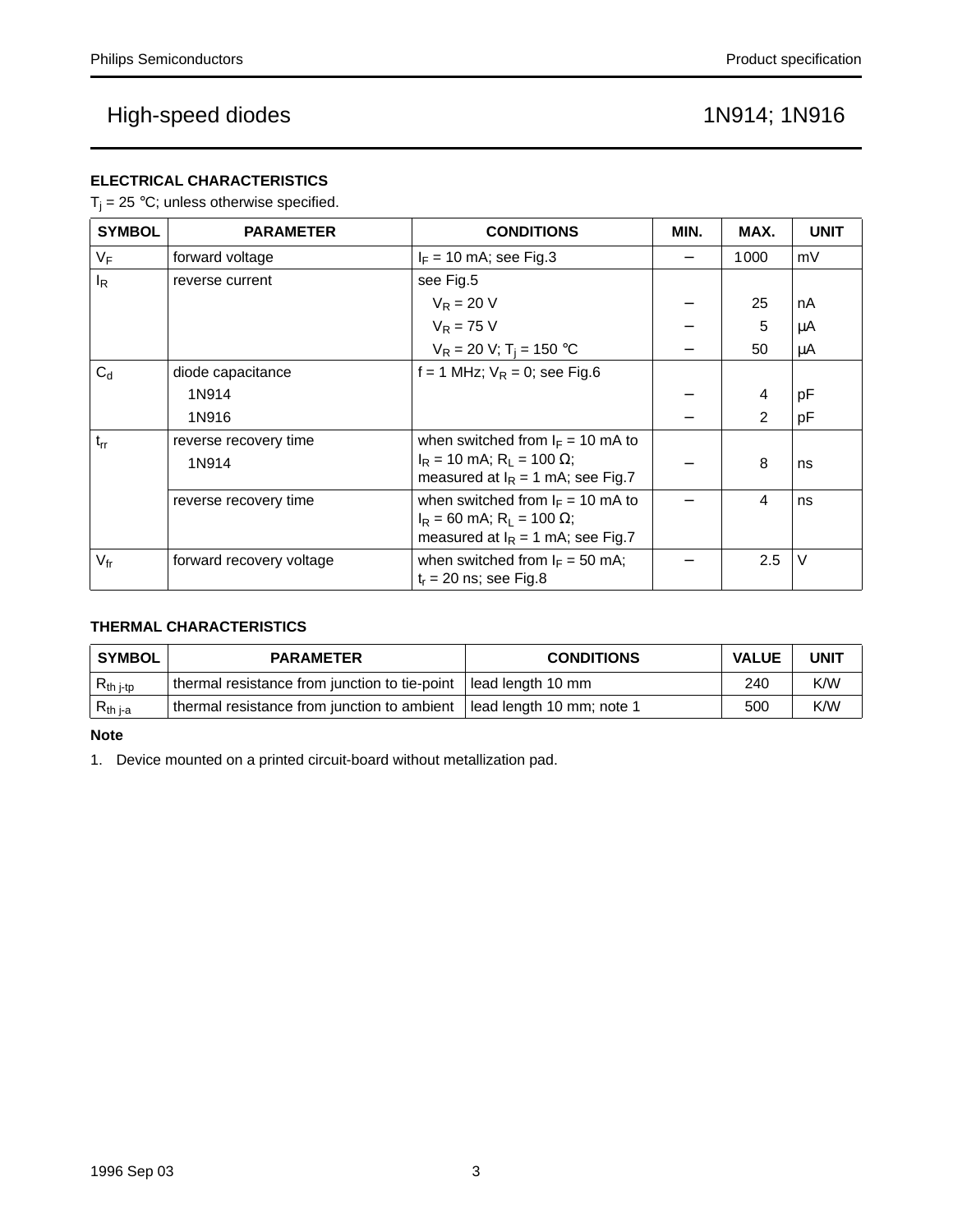## **GRAPHICAL DATA**



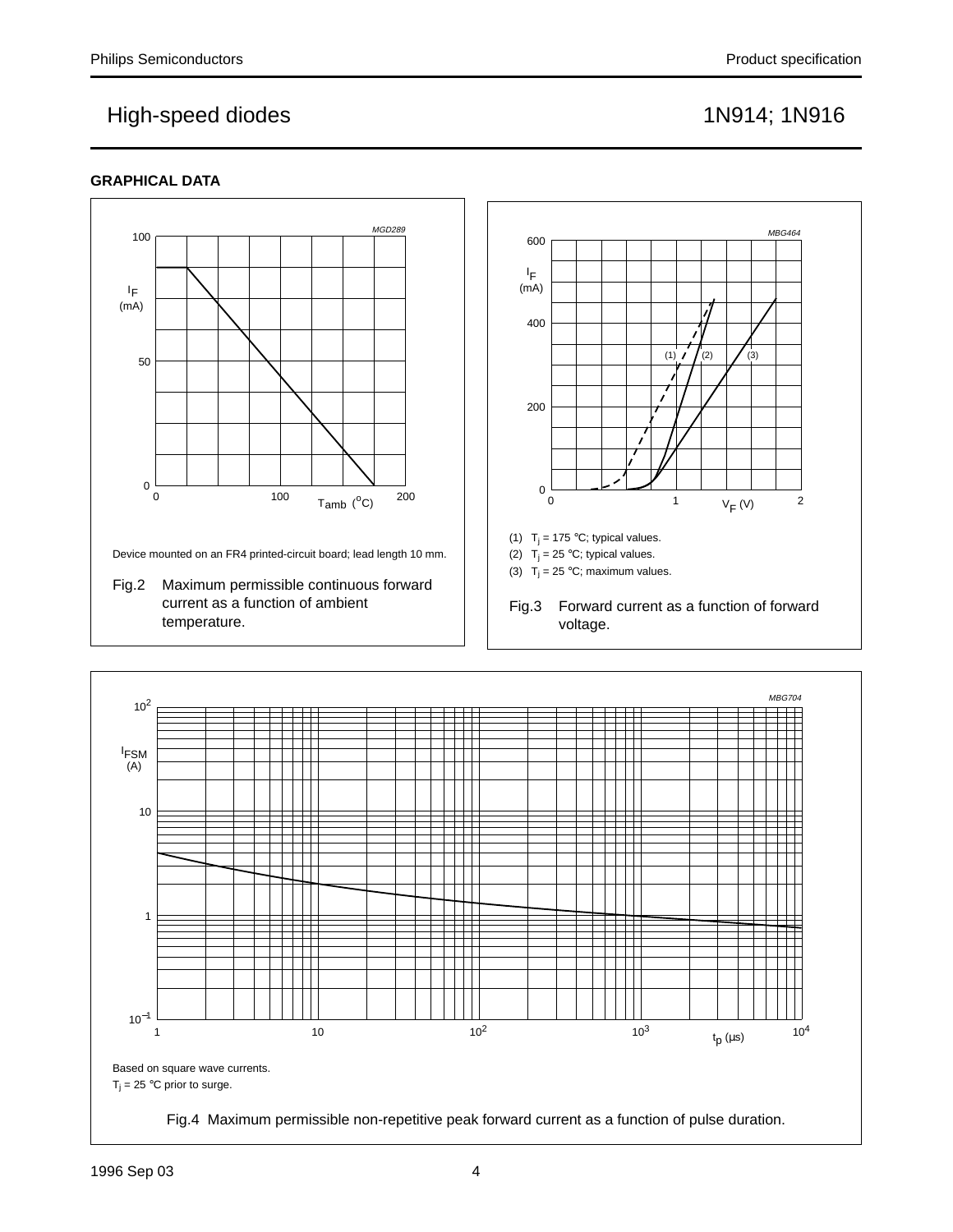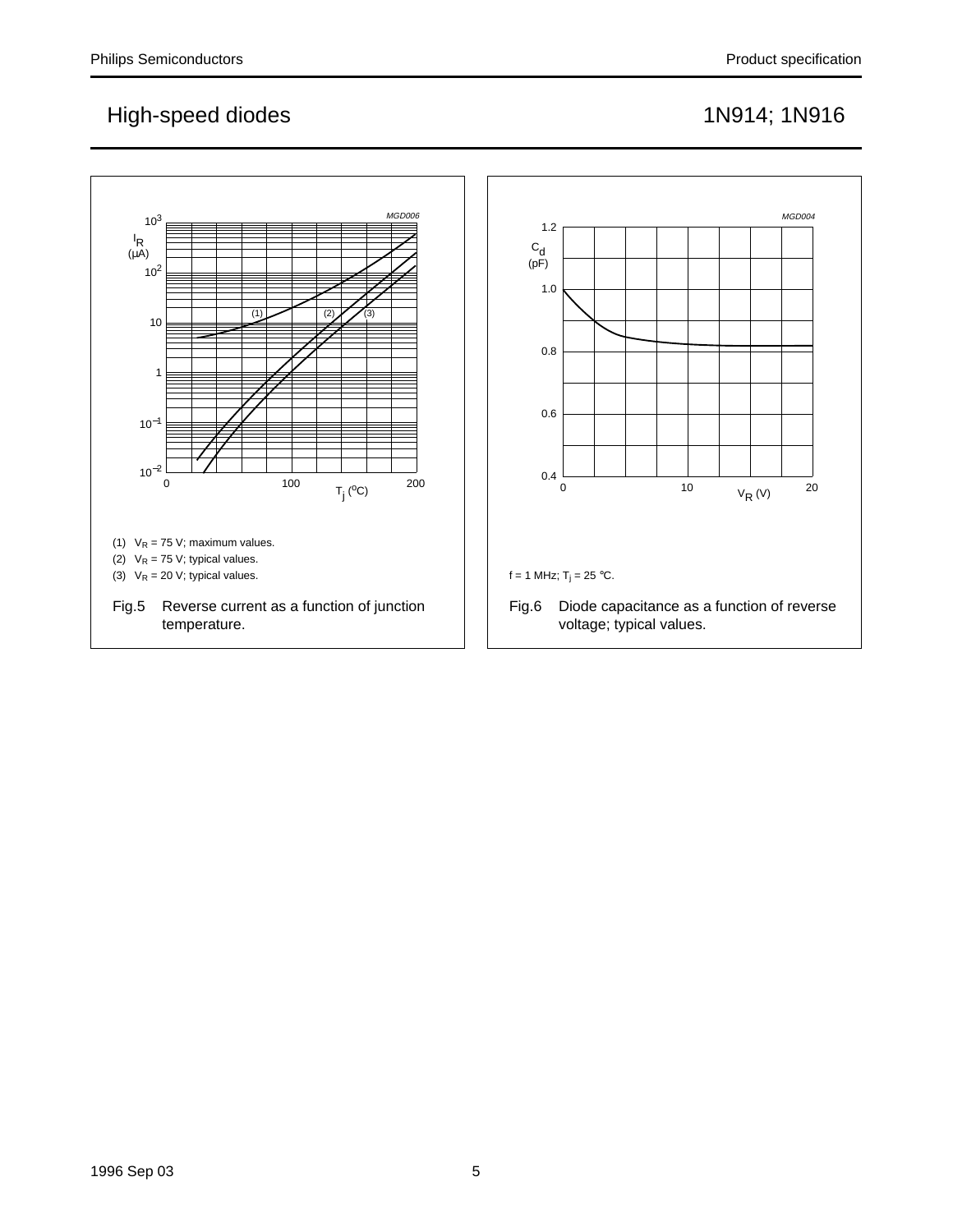